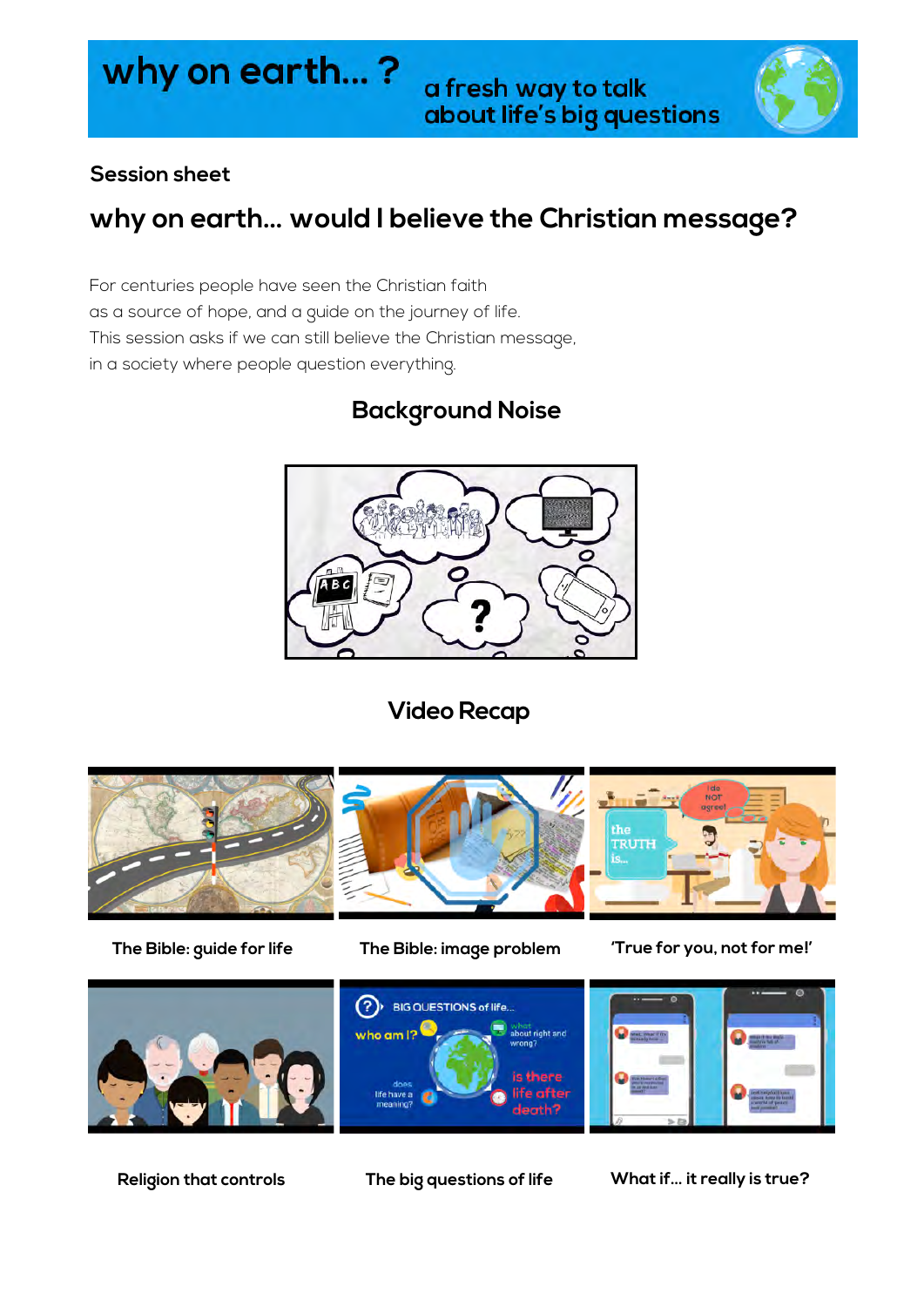### **'True for you, not for me!'**



#### **Text: in a nutshell**

At the heart of the Christian faith are two big themes: **Loving God, loving people.** These are based on the words of Jesus in the Bible.

#### **Takeaway**

Which one idea from today's session do I want to explore further? Who would be the best person I know to talk to, in order to find out more?